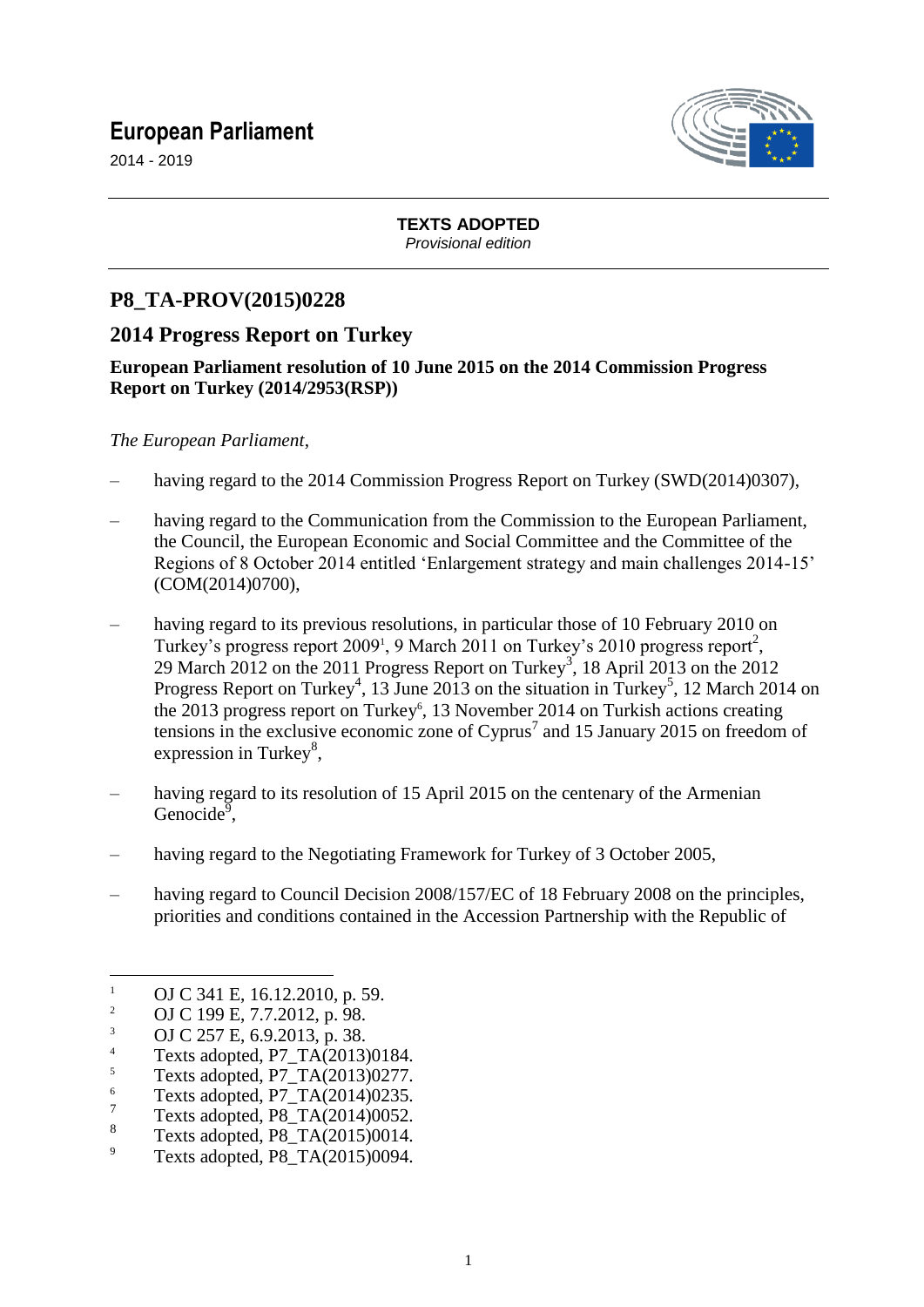Turkey<sup>1</sup> ('the Accession Partnership'), and to the previous Council decisions of 2001, 2003 and 2006 on the Accession Partnership,

- having regard to the Council conclusions of 14 December 2010, 5 December 2011, 11 December 2012, 25 June 2013, 24 October 2014 and 16 December 2014,
- having regard to Article 46 of the European Convention on Human Rights (ECHR), which states that the contracting parties undertake to abide by the final judgments of the European Court of Human Rights (ECtHR) in any case to which they are parties,
- having regard to the Charter of Fundamental Rights of the European Union,
- having regard to the World Bank report of 28 March 2014 entitled 'Evaluation of the EU-Turkey Customs Union',
- having regard to the Commission report on progress by Turkey in fulfilling the requirements of its visa liberalisation roadmap (COM(2014)0646),
- having regard to the work of Kati Piri as the standing rapporteur on Turkey of the Committee on Foreign Affairs,
- having regard to Rule 123(2) of its Rules of Procedure,
- A. whereas accession negotiations with Turkey were opened on 3 October 2005 and the opening of such negotiations is the starting point for a long-lasting and open-ended process based on fair and rigorous conditionality and a commitment to reform;
- B. whereas the EU remains committed to further enlargement as a key policy to promote peace, democracy, security and prosperity in Europe; whereas each candidate country will be judged on its own merits and, on this basis, the Commission does not foresee any new accession to the EU in this legislative term;
- C. whereas Turkey has committed itself to the fulfilment of the Copenhagen criteria, adequate and effective reforms, good neighbourly relations and progressive alignment with the EU; whereas these efforts should be viewed as an opportunity for Turkey to strengthen its institutions and continue its process of democratisation and modernisation;
- D. whereas, according to the Freedom House ranking of press and media freedoms, Turkey is now ranked as not having a free press and as having only partial internet freedom;
- E. whereas Reporters Without Borders classified Turkey in 2014 as one of the countries where journalists suffered the most threats and physical attacks;
- F. whereas the EU should remain the benchmark for reforms in Turkey;
- G. whereas full compliance with the Copenhagen criteria and the EU's integration capacity, in accordance with the conclusions of the December 2006 European Council meeting, remains the basis for accession to the EU;
- H. whereas the rule of law in the negotiation process including, in particular, the separation

 $\mathbf{1}$ OJ L 51, 26.2.2008, p. 4.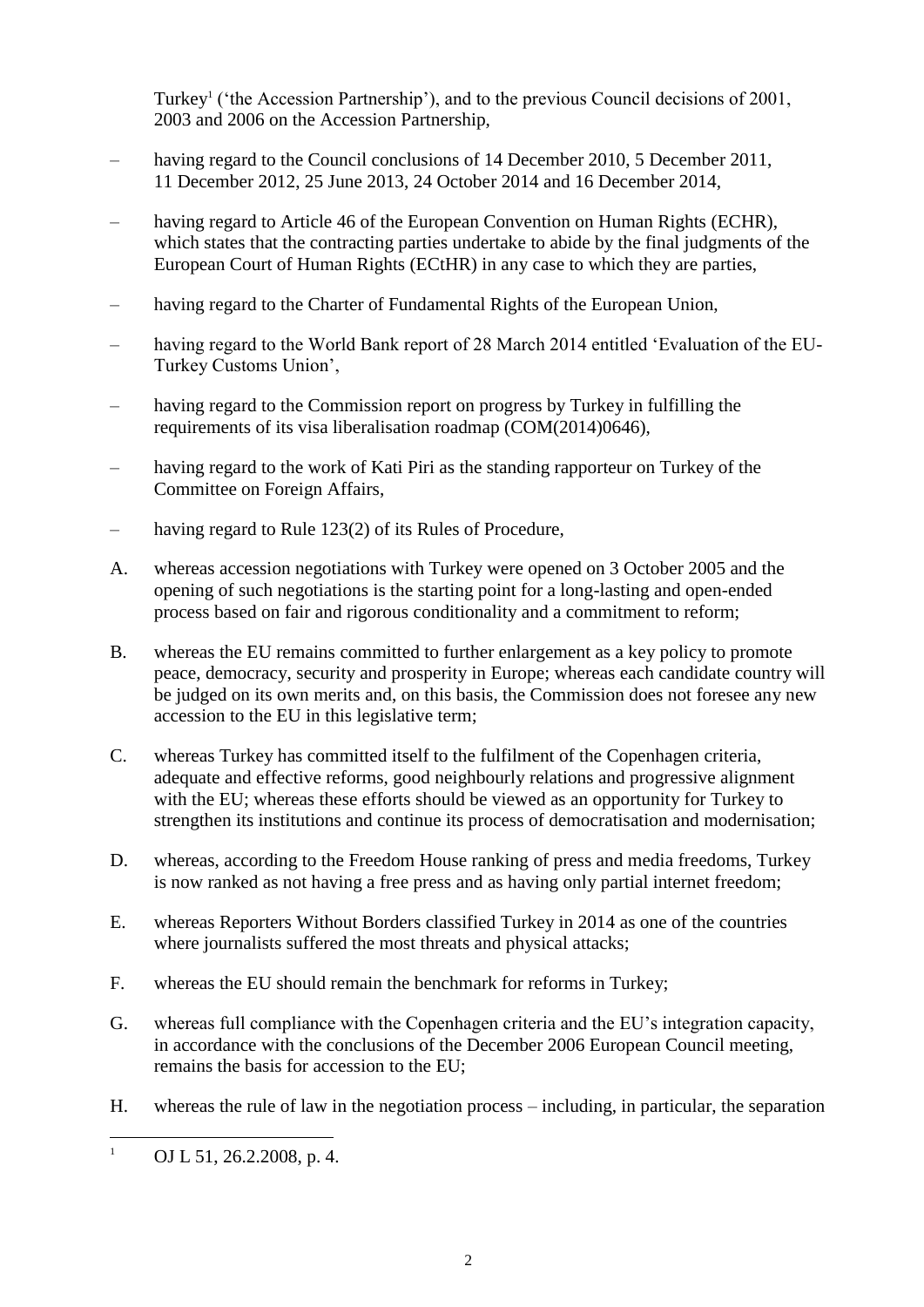of powers, the fight against corruption and organised crime, freedom of assembly and peaceful protest, freedom of expression and the media, the rights of women, freedom of religion, the rights of persons belonging to (national) minorities, and tackling discrimination against vulnerable groups such as the Roma and lesbian, gay, bisexual, transgender and intersex (LGBTI) persons – is of central importance;

- I. whereas in its communication entitled 'Enlargement strategy and main challenges 2014- 15' the Commission concluded that Turkey is a strategic partner for the EU, in economic and energy security terms, and that cooperation on foreign policy issues with Turkey is crucial; whereas in the same communication, the Commission expressed its concerns regarding the protection of fundamental rights, the independence of the judiciary, the rule of law, and the right to assembly and freedom of expression;
- J. whereas, for the ninth consecutive year, Turkey has still not implemented the provisions stemming from the EC-Turkey Association Agreement and the Additional Protocol thereto; whereas this refusal continues to have a profound negative effect on the negotiation process;
- K. whereas, with a view to enhancing stability and promoting good neighbourly relations, Turkey needs to step up efforts to resolve outstanding bilateral issues, including unsettled legal obligations and disputes with its immediate neighbours over land and maritime borders and airspace, in accordance with the provisions of the UN Charter and with international law;
- L. whereas the Turkish authorities did not agree to the reopening of the Orthodox seminary on the island of Heybeliada;

#### *The state of play in EU-Turkey relations*

- 1. Welcomes the Commission's 2014 progress report on Turkey, and shares its conclusion that Turkey is a key strategic partner for the EU and that active and credible negotiations would provide a suitable framework for exploiting the full potential of EU-Turkey relations; stresses that the reform process in the context of negotiations with the EU could present a significant opportunity for Turkey to develop a strong pluralistic democratic system, with solid institutions, for the benefit of all citizens of Turkey, and for closer relations with the EU; asks the Commission to make a reassessment of the way in which negotiations have been conducted so far and how EU-Turkey relations and cooperation could be improved and intensified;
- 2. Underlines that an effective and functioning relationship, based on dialogue, closer cooperation, mutual commitment and negotiations between the EU and Turkey – considering their geographical proximity, their historical links, the large Turkish community living in the EU, the close economic ties and common strategic interests – is to the benefit of both parties; calls on Turkey to place the reform process at the centre of its domestic policy choices; takes the view that the EU should seize this opportunity to become the main anchor of the process of further democratisation in Turkey by promoting universal values and European regulatory standards as benchmarks for the reform process, and by supporting Turkey in developing solid, democratic institutions and effective legislation based on the respect for fundamental freedoms, human rights and the rule of law and representing and defending the interests of all sectors of Turkey's society;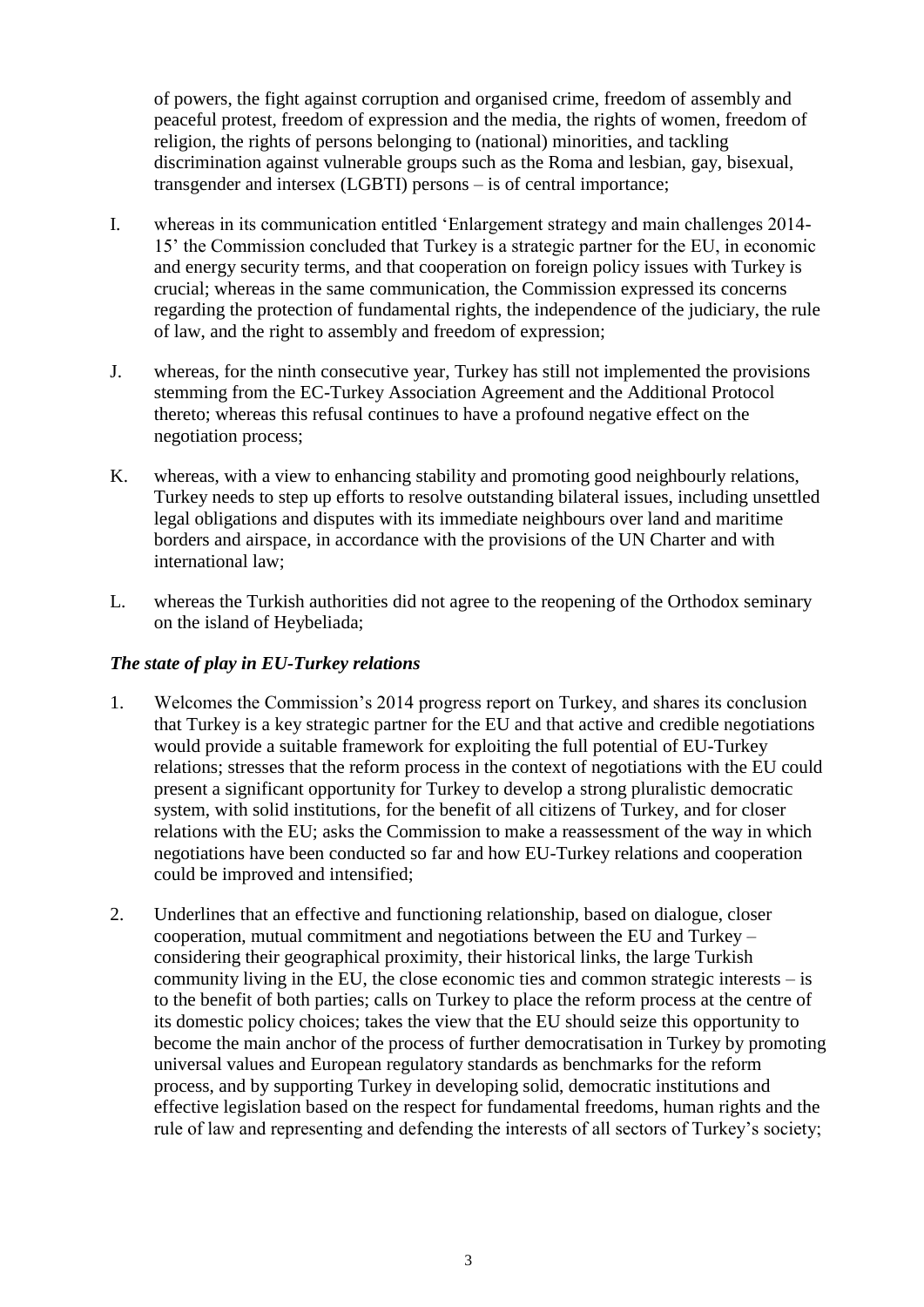- 3. Encourages the Government of Turkey to accelerate the pace of negotiations and urges it to commit itself unequivocally to respecting democratic values and principles, which are at the heart of the EU; supports the new Commission in its efforts to step up engagement with Turkey on the basis of shared interests and common challenges; notes the opening of negotiations on Chapter 22 (Regional Policy) in November 2013;
- 4. Welcomes the election of the most inclusive and representative parliament in Turkish modern history, reflecting the country's diversity; commends the resilience of Turkish democracy and the democratic spirit of its citizens, as proven by the very high voter turnout and the impressive participation of civil society volunteers on election day; calls on all political parties to work towards the establishment of a stable and inclusive government with the aim of reinvigorating Turkey's democratisation process and reform dialogue with the EU;
- 5. Underlines the importance of investing more efforts in people-to-people contacts in order to create a favourable environment of cooperation between Turkey and the EU; stresses, therefore, that in the interest of closer links between the EU and Turkey concrete progress should be made on visa liberalisation, based on the fulfilment of the requirements set out in the roadmap towards a visa-free regime with Turkey; stresses that in the interim period, the EU should make it easier for business people to obtain visas, and that student and academic exchange programmes and access opportunities for civil society should be actively promoted; believes that enhanced access opportunities to the EU would provide further support to the reform process in Turkey;

#### *Rule of law and democracy*

- 6. Notes that Turkey has continued to implement the reforms from previous years; welcomes, in this regard, the changes to the legal framework regarding political parties and election campaigns, which now permits political campaigning in languages other than Turkish, legalises party co-chairmanship and eases the rules governing the local organisation of political parties; reiterates the importance of lowering the 10 % electoral threshold, which would give all components of Turkey's society opportunities for political participation;
- 7. Stresses that a new constitution based on provisions promoting a pluralistic, inclusive and tolerant society would underpin the reform process and provide a solid base for fundamental freedoms and the rule of law; commends the work done by the constitutional conciliation committee, which reached consensus on 60 constitutional amendments before being dissolved; reiterates its call for the constitutional reform process to continue and underlines the need for a new constitution to be based on widespread consensus across the political spectrum and in society as a whole; encourages Turkey to consult with the Venice Commission in the framework of the constitutional reform process;
- 8. Welcomes the new strategy devised by the Government of Turkey to channel all new legislation through the EU Affairs Ministry, aiming at increasing the Ministry's coordination role and enhancing compliance of draft legislation with EU standards; recommends, in this regard, whenever possible, close consultation with the Venice Commission and a more intensive dialogue with the European Commission on new legislation under preparation and on the implementation of existing laws, in order to ensure compatibility with the EU acquis;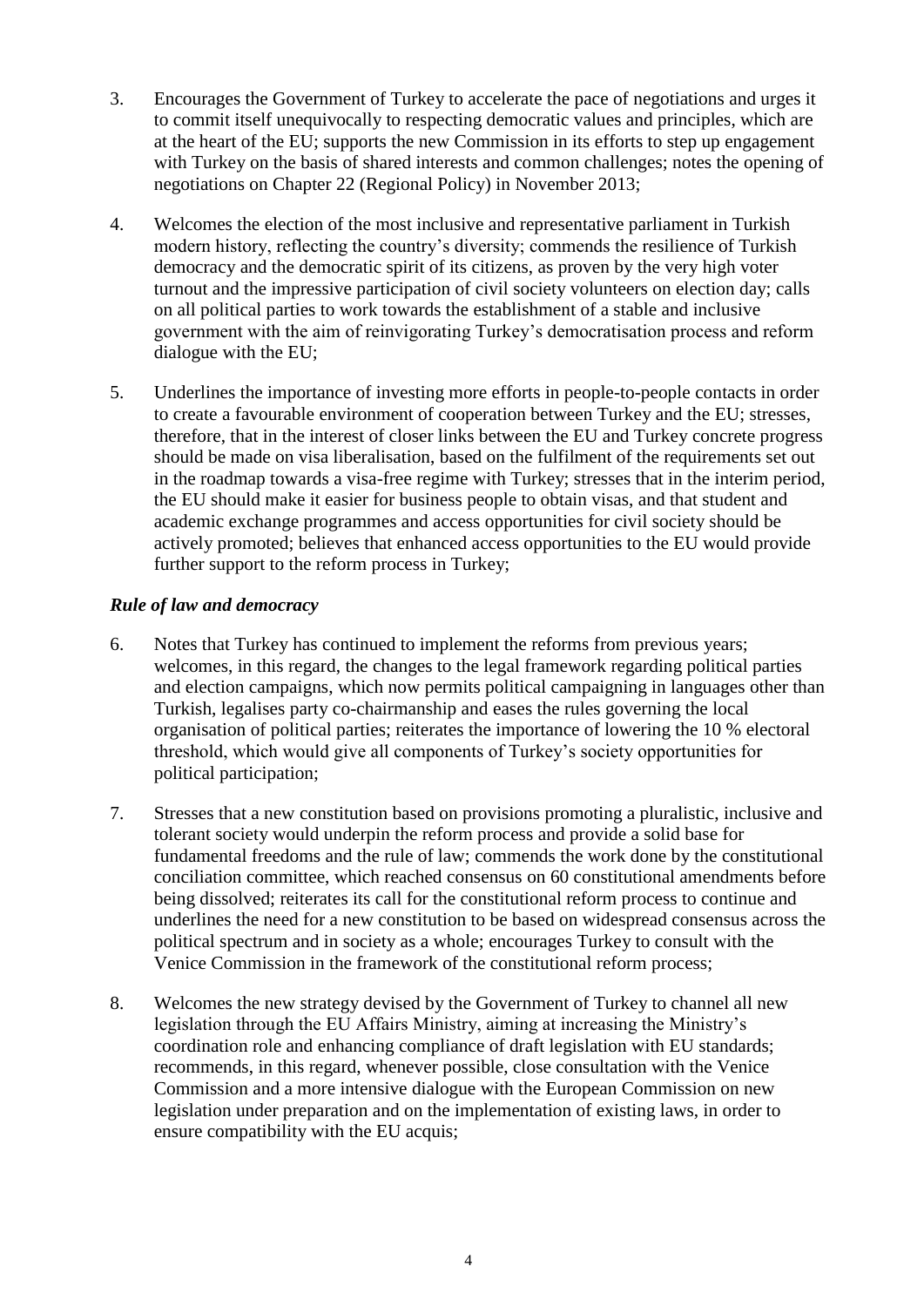- 9. Stresses the importance of adequate consultation of civil society in the legislative process; recommends, therefore, that structured civil society consultation mechanisms should be developed as part of the legislative and policymaking processes and in the implementation process of new legislation; praises the vibrant civil society in Turkey; underlines that consistent reforms are urgently needed to guarantee freedom of association and expression, to allow civil society organisations to operate freely without restrictions and to improve their access to funding;
- 10. Strongly supports and encourages efforts by the Government of Turkey and all other stakeholders to achieve a comprehensive and sustainable conclusion to the peace process with the Kurdish community on the basis of negotiations with PKK, which is on the EU's list of terrorist organisations, and a process of socio-economic and political integration of the Kurdish community; strongly supports the announcement by the HDP of an extraordinary congress of the PKK to lay down arms and promote democratic politics as a method; strongly encourages the Government to continue to give priority to and enhance the social, cultural and political rights and equal treatment of citizens of Kurdish origin; welcomes the law 'to bring a stronger legal foundation to the settlement process', adopted by the Turkish Grand National Assembly on 11 June 2014, which encompasses measures to eliminate terrorism, strengthen social inclusion, reintegrate those who leave the PKK and lay down their arms, and prepare public opinion for the return of former fighters; takes the view that a successful resolution of the Kurdish issue is of primary importance and would make a substantial positive contribution to democracy, peace, stability and the protection of human rights in Turkey; therefore encourages all political parties to support this process; calls on the Commission to provide technical support and to dedicate resources available under the Instrument for Pre-Accession (IPA), inter alia, to programmes of socio-economic integration and education in the south-east of Turkey as a way to reinforce the Kurdish settlement process; notes that negotiations on Chapter 22 (Regional Policy) could assist Turkey in defining an effective programme of cohesion for the south-east;
- 11. Regrets the decision by the Turkish State Hydraulic Works to continue works on the Ilisu Dam, which will have devastating social, environmental and political effects; recalls that this particular region is mainly inhabited by Kurds and that the construction will have severe effects on the Kurdish population and culture;
- 12. Expresses concern at the 2014 Corruption Perceptions Index released by Transparency International on 3 December 2014, which points to a perceived stark increase in corruption in Turkey during the past year and now ranks Turkey as 64th in the index; regrets deeply the way in which the Turkish Government and the Turkish Parliament reacted to the allegations of corruption, including against former members of government, made in December 2013 and the fact that there was no follow-up to the very serious corruption investigations; expresses concern at the criminal prosecution of investigative journalists who followed the corruption cases; calls for a transparent and independent investigation into the accusations made in December 2013; stresses the need for greater political will to develop an adequate legal framework for the fight against corruption, which not only erodes the democratic functioning of institutions and people's trust in democracy, but can also harm economic development and a favourable investment climate;
- 13. Expresses concern at the recent amendments to the Law on the High Council of Judges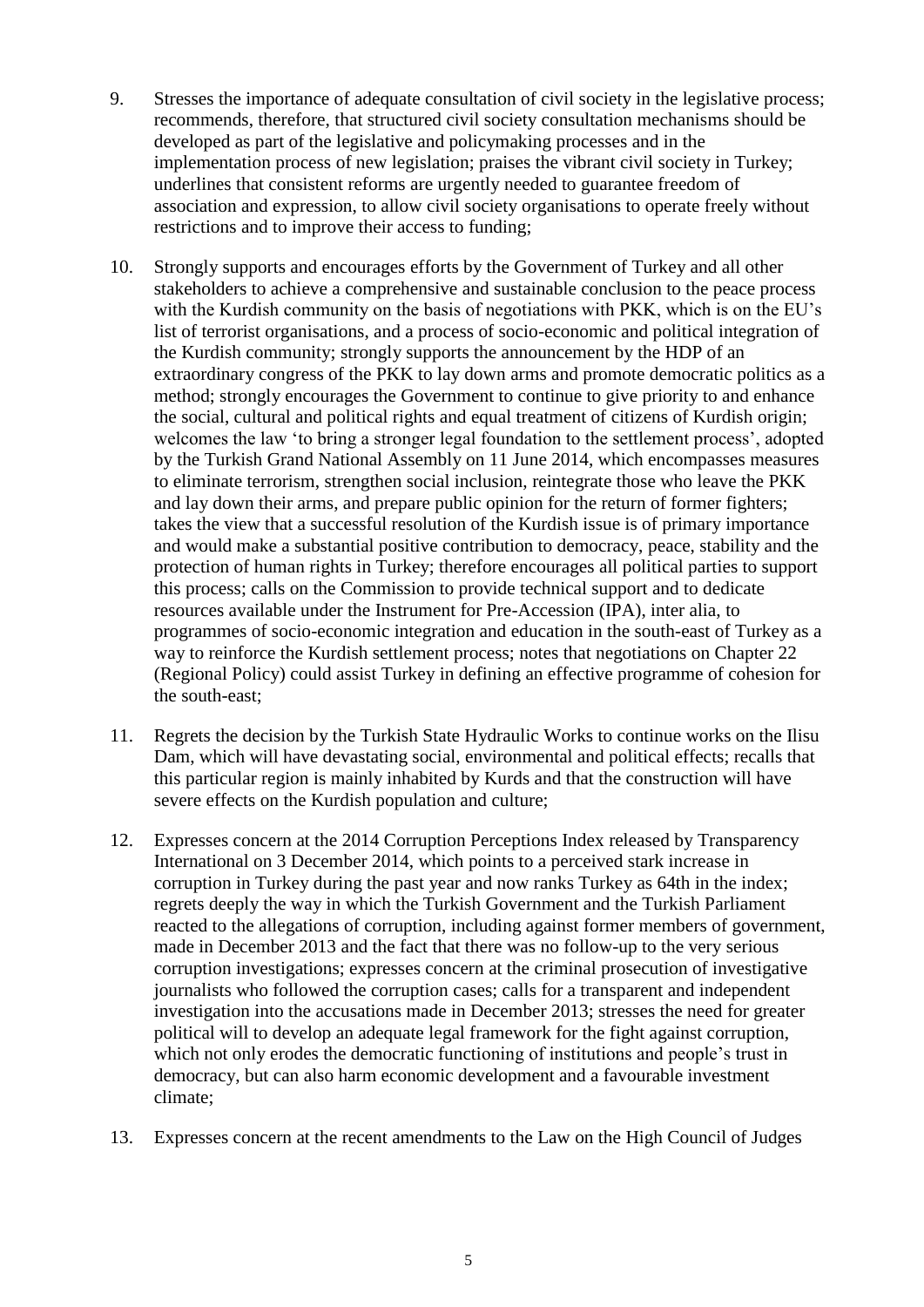and Prosecutors (HCJP) and the subsequent numerous reassignments and dismissals of judges and prosecutors, and at the arrests, reassignments and dismissals of police officers, which raised serious and justified concerns about the independence, impartiality and efficiency of the judiciary, the separation of powers and the respect for the principle of the rule of law, which remain the core of the Copenhagen political criteria; is concerned at the frequent changes made to key legislation without due consultation of relevant stakeholders; welcomes the abolition of Article 10 of the anti-terror law; is concerned, however, that very broad definitions make the scope of the anti-terror law still excessive and allow for exceptionally broad interpretations; recalls the need to reform Article 314 of the Criminal Code, so that only those who are members of or contribute to the activities of a terrorist or armed organisation can be prosecuted; calls for a judicial reform strategy in line with EU standards to be adopted in cooperation with all relevant stakeholders; welcomes the initial step taken towards the reduction of the maximum length of pre-trial detention from 10 to 5 years, but strongly emphasises that further reduction is needed to avoid pre-trial detention becoming a de facto punishment; underlines the importance of setting up regional courts of appeal and adopting all relevant measures to ensure due process; encourages Turkey to further the reform of the justice system and to ensure fair and effective access to justice for all children;

- 14. Expresses serious concern at Law 6532, which came into force on 26 April 2014 and which dramatically increases the powers of the National Intelligence Agency (MİT), undermining the freedom of the media, freedom of expression and the right to access information of public interest, rendering the staff of the Agency virtually immune to legal proceedings and violating privacy rules by making it possible for the Agency to procure personal data without a court order; considers that these provisions violate Turkey's obligations in respect of international humanitarian law and its own national laws;
- 15. Welcomes a number of important decisions taken by the Constitutional Court of Turkey protecting the rule of law and fundamental rights, such as freedom of expression, which has illustrated the resilience of the constitutional system; notes, in addition, that the Constitutional Court's rulings highlighted the mishandling of the investigations and subsequent trials in the Ergenekon and Sledgehammer cases; welcomes the fact that the Constitutional Court continues to receive individual applications; expresses concern at the amendments to the Criminal Code, and particularly the use of the term 'reasonable suspicion', which opens the door to arbitrary attacks on the opposition; points out that these amendments were adopted without the Commission being consulted, contrary to what was agreed during the negotiations;
- 16. Expresses serious concerns about the high degree of political polarisation in Turkey; recalls that pluralism should be at the core of any democratic regime; urges, therefore, the promotion of dialogue across the Turkish political spectrum; stresses that as regards key, long-term reform processes, a new constitution and the Kurdish settlement talks, such a dialogue is indispensable; calls on the ruling party and the opposition to strive to cooperate and reach consensus, and to actively include civil society in decision-making processes;

#### *Respect for human rights and fundamental freedoms*

17. Welcomes the adoption in March 2014 of the Action Plan for the Prevention of Violations of the European Convention on Human Rights (ECHR) as a significant step towards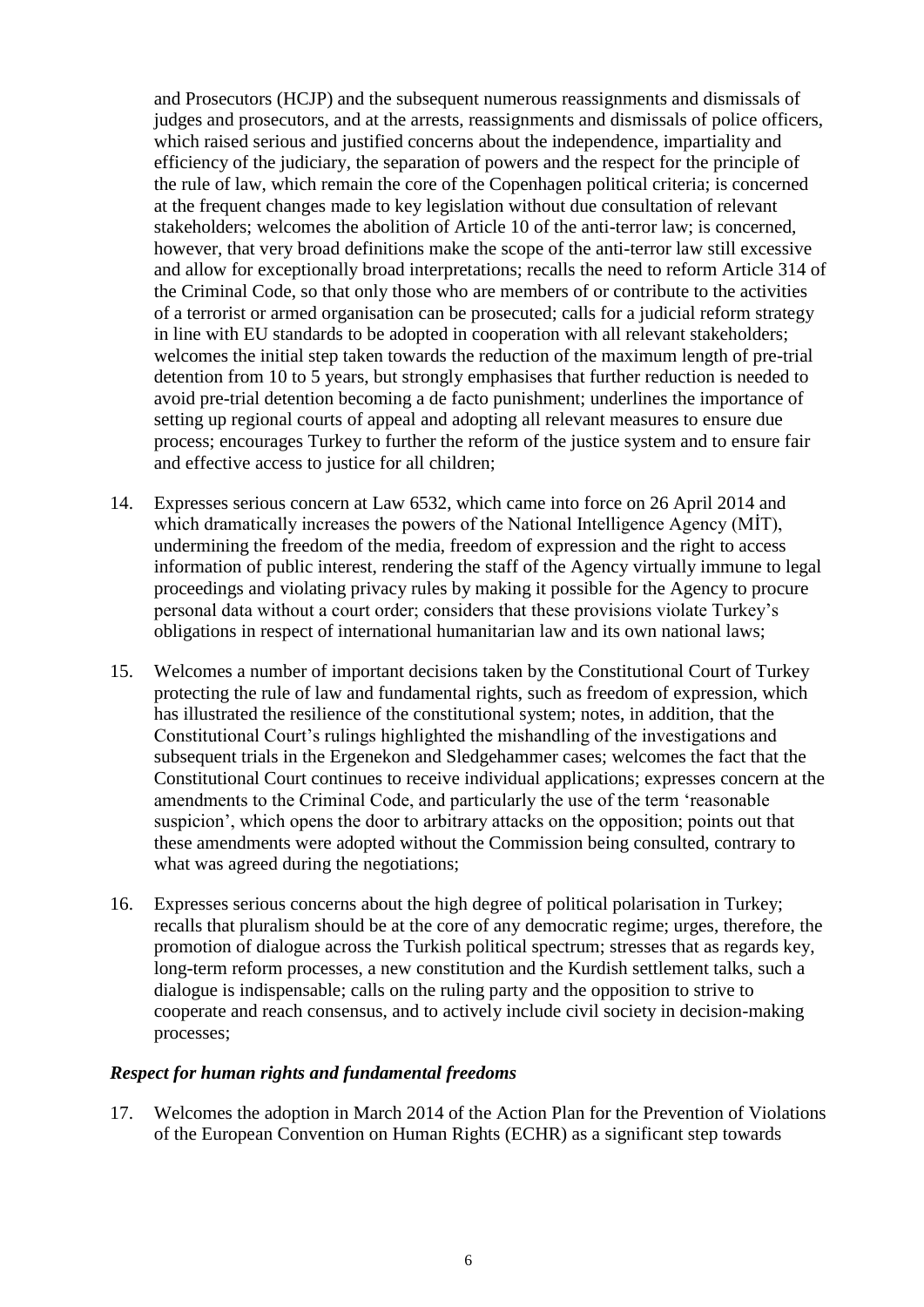aligning Turkey's legal framework with the jurisprudence of the ECtHR, and expects the Government to take further steps to implement its recommendations; underlines that Turkey's membership of the Council of Europe commits Turkey to pursuing high political and legal standards and asks Turkey to engage fully with the Council of Europe and the Venice Commission on its reform process; recalls that progress in the negotiations depends on respect for the rule of law and fundamental rights;

- 18. Notes with concern that most investigations into the events that occurred in Gezi Park in May and June 2013 and allegations about the disproportionate use of force and police abuse are still pending, and that little progress has been made in identifying the alleged perpetrators; underlines that, following a number of complaints received on the use of force by police officers during the Gezi protests, the Ombudsman issued a report in which it found the use of force to be disproportionate; calls on the Turkish authorities to make amends to all those victims who were non-violent protesters, or who were not amongst the protesters but were only accidentally on the site of the events; calls for the completion of effective and impartial investigations into all cases of alleged ill-treatment by state officials and for those responsible to be brought to justice; underlines the need for subsequent adoption of clear rules on the use of force and the role of the police in line with international standards; strongly urges the lifting of restrictions on peaceful assembly and stresses that other laws, such as anti-terrorism legislation, should not be used to prevent people from exercising their right to peacefully protest and that peaceful demonstrations should not be a reason for arrest; calls on the Turkish Government to provide for adequate, objective and transparent checks and balances on the power of law enforcement agencies; recommends that the Turkish authorities set up an independent and effective police complaints mechanism; expresses deep concern at the domestic security package, which goes against the principle of judicial oversight of police activities and is excessive in scope;
- 19. Underlines the need to revise the law on the National Human Rights Institution (NHRI) of Turkey in order to make it an independent body which is adequately resourced and accountable to the public and which includes the participation of civil society groups; takes note of the recommendations in the report issued by the Ombudsman, including the demand for the gradual and proportionate use of force by police, and only as a last resort and under supervision; stresses the importance of reinforcing the right of initiative of the Ombudsman, its capacity to conduct on-the-spot checks, and guarantees for adequate follow-up to the Ombudsman's decisions;
- 20. Commends Turkey on a growing Roma civil society; hopes that the new Roma organisations will be given support and time to enable them to take a meaningful part in cooperation initiatives to devise and implement measures at local and national level; recommends that the government combine existing accommodation projects with social and long-term aspects such as healthcare and education; welcomes general action plans to combat discrimination, which could give Roma people greater access to the labour market;
- 21. Urges the Government of Turkey to guarantee media freedom as a matter of priority and to provide an adequate legal framework guaranteeing pluralism in line with international standards; condemns the efforts made by the Turkish Government to ban access to social media and websites or close down the latter without a court order, its restrictive approach to freedom of expression and the pressure put on media outlets and journalists, which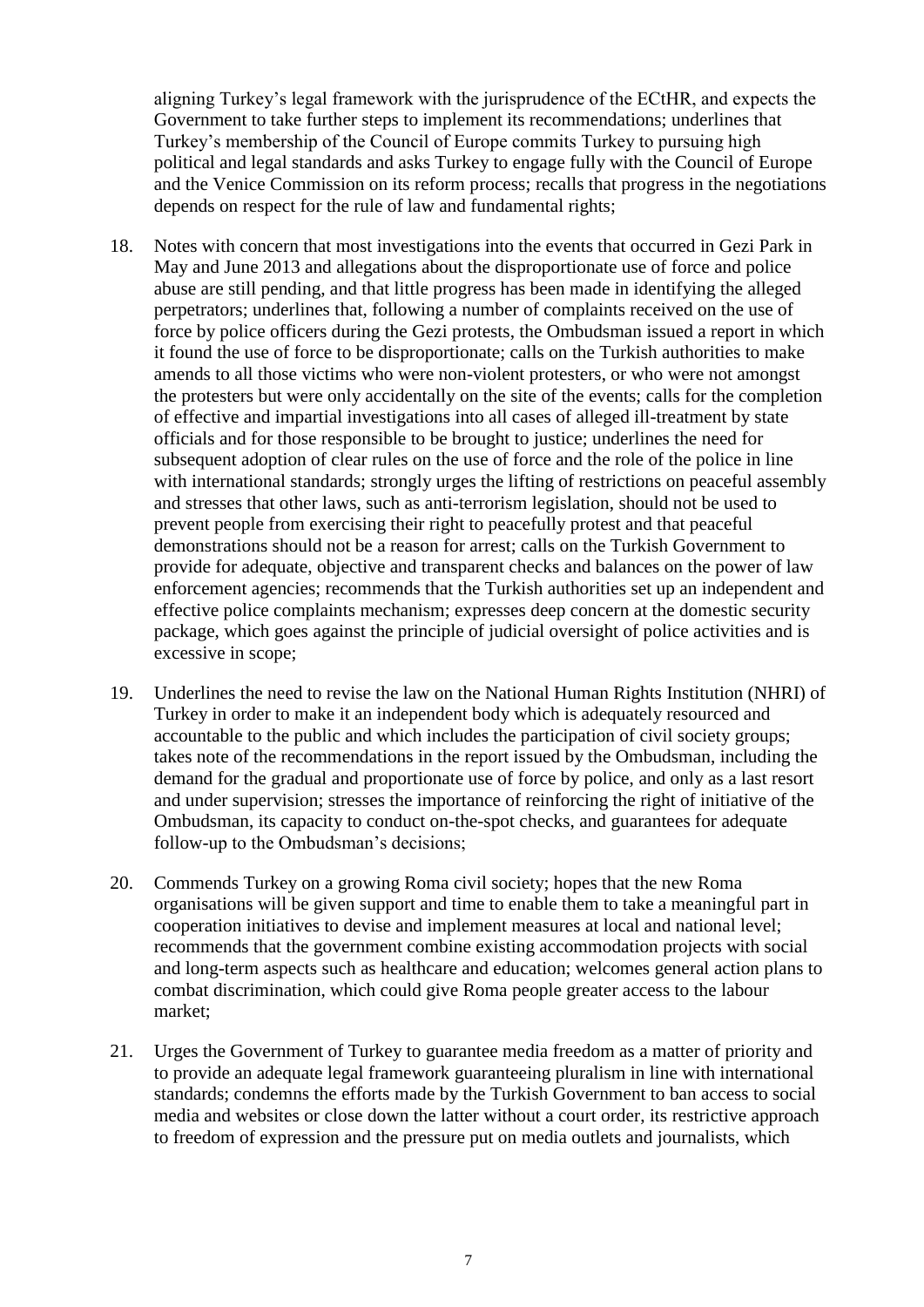often results in the intimidation, dismissal or arrest of journalists and widespread selfcensorship; points out that violations of freedom of expression increased after the corruption scandal of December 2013; considers it necessary for a legal framework to be established to enable full transparency on media group ownership; reiterates the EU's commitment to freedom of expression in all its forms and calls on the EU Delegation to Turkey to continue to monitor trials of journalists and human right defenders;

- 22. Condemns the recent police raids and the detention of a number of journalists and media representatives on 14 December 2014; recalls that a free and pluralistic press is the core principle of any democracy, as are due process and judicial independence; stresses, therefore, the need, in all cases, (i) to provide ample and transparent information on the allegations against the defendants, (ii) to grant the defendants full access to the incriminating evidence and full defence rights, and (iii) to ensure the proper handling of the cases in order to verify the veracity of the accusations without delay and beyond reasonable doubt; calls on the authorities of Turkey to review and address these cases as soon as possible and to adhere to international due process standards in cases where it insists on pursuing the proceedings;
- 23. Asserts that the Turkish Government's recent action against freedom of the press and plurality of opinion is incompatible with the fundamental rights of the EU and thus conflicts with the spirit of the negotiation process;
- 24. Takes the view that, in keeping with the EU commitment to the rule of law and fundamental values, reforms in the areas of the judiciary and fundamental rights and of justice, freedom and security are urgently needed in Turkey; believes, furthermore, that delivering the official opening benchmarks for Chapters 23 (judiciary and fundamental rights) and 24 (justice, freedom and security) is an important step to promote truly effective reforms and to ensure that the reform process in Turkey is shaped on the basis of EU values and standards; reiterates its call for the Council, as soon as the set criteria have been fulfilled, to start negotiations on the judiciary and fundamental rights and on justice, freedom and security; calls on Turkey to cooperate as much as possible to this end; calls on the Commission to promote without delay further dialogue and cooperation with Turkey in the fields covered by chapters 23 and 24 to promote a common understanding on the reforms needed;
- 25. Welcomes the decision that reforms related to the rule of law and fundamental rights, home affairs and civil society are to receive increased funding under the Instrument for Pre-Accession (IPA) II for the period 2014-2020; points out that the promotion of the rule of law, democracy and fundamental freedoms are key principles governing pre-accession support; reiterates the Council's December 2014 conclusion that enhanced coherence between financial assistance and the overall progress made in the implementation of the pre-accession strategy, including full respect of the rule of law and fundamental freedoms, will be introduced; calls, in addition, on the Commission to closely monitor the implementation of IPA II in all candidate countries and to dedicate resources available under the European Instrument for Democracy and Human Rights (EIDHR) to supporting freedom of expression, including media freedom, media pluralism, freedom of association and assembly, trade union related rights and freedom of thought;
- 26. Takes note of the fact that Turkey contributed to the coming into force on 1 August 2014 of the Council of Europe's Convention on preventing and combating violence against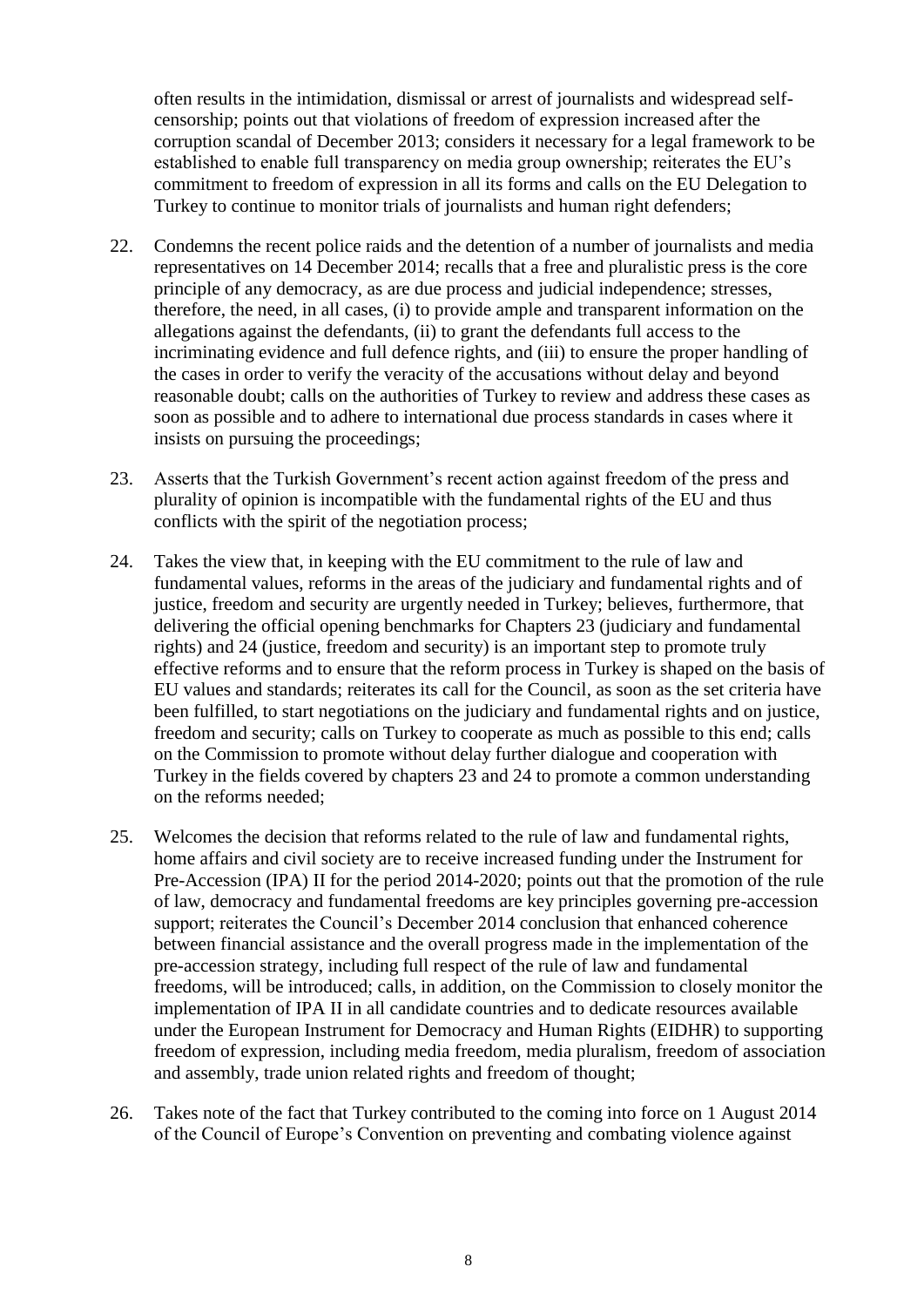women and domestic violence (Istanbul Convention); expresses concern, however, at the persistent high levels of violence against women and the lack of implementation of domestic law protections to prevent violence against women; calls on the Turkish authorities to provide sufficient shelters for the protection of women and minors who are victims of violence; recommends that the Government promote gender equality in the political, economic, social, cultural, civil or any other field; calls on the Government of Turkey, in cooperation with civil society and relevant business associations, to facilitate women entrepreneurships and reduce obstacles to women's access to economic activities, and urges the Government of Turkey, in this regard, to set itself an ambitious target regarding women's access to employment; points out that Turkey ranked 125th out of 142 countries in the 2014 World Economic Forum Global Gender Gap report; regrets deeply the remarks made by certain officials and government representatives about the role of women in Turkish society and stresses the importance of combating stereotypes and biases in society against women;

- 27. Stresses the importance of continuing the process of reform in the area of freedom of thought, conscience and religion by enabling religious communities to obtain legal personality, by eliminating all restrictions on the training, appointment, legal residence and succession of the clergy, and by ensuring adequate implementation of all relevant ECtHR rulings and the recommendations of the Venice Commission; stresses, in this regard, the need to promote dialogue with the Alevi community, to give proper recognition to Cem houses as places of worship, to allow the reopening of the Halki Greek Orthodox Seminary and lift all obstacles to its proper functioning, and to allow the official use of the ecclesiastical title of the Ecumenical Patriarch; asks Turkey's relevant authorities to address all outstanding issues related to the restitution of land belonging to the Mor Gabriel monastery and other Syriac church land claims; recalls the importance of adequately implementing the Venice Commission recommendations on Imbros and Tenedos with regard to the protection of property and educational rights; underlines the need to fully respect, in line with EU values, the right to different lifestyles, both secular and faith-based, and to maintain the separation of state and religion; underlines the importance of protecting the rights of minorities; expresses regret about the fact that, after the abolition of the previous law two years ago and due to the existing legal vacuum, it is not possible for non-Muslim charitable foundations to elect their governing bodies;
- 28. Stresses the need to recognise the right to conscientious objection to compulsory military service;
- 29. Calls on Turkey to undertake serious efforts to protect the rights of the LGBTI community, and takes the view that the creation of a specific body to combat discrimination, hate speech, racism, xenophobia, anti-Semitism and intolerance would reinforce individual rights in Turkey; calls on Turkey to enact comprehensive antidiscrimination legislation, including the prohibition of discrimination and hate speech on the grounds of ethnicity, religion, sexual orientation, gender or gender identity, and to include the prohibition of such discrimination in a new constitution; expresses concern at the frequent attacks on transgender persons and the lack of protection provided to LGBTI persons against acts of violence; strongly regrets that hate crime against LGBTI people often remains unpunished or that offenders' sentences are reduced for the victim's 'unjust provocation'; reiterates its call on the Government of Turkey to instruct the Turkish Armed Forces to end their classification of homosexuality and transsexuality as a 'psychosexual illness';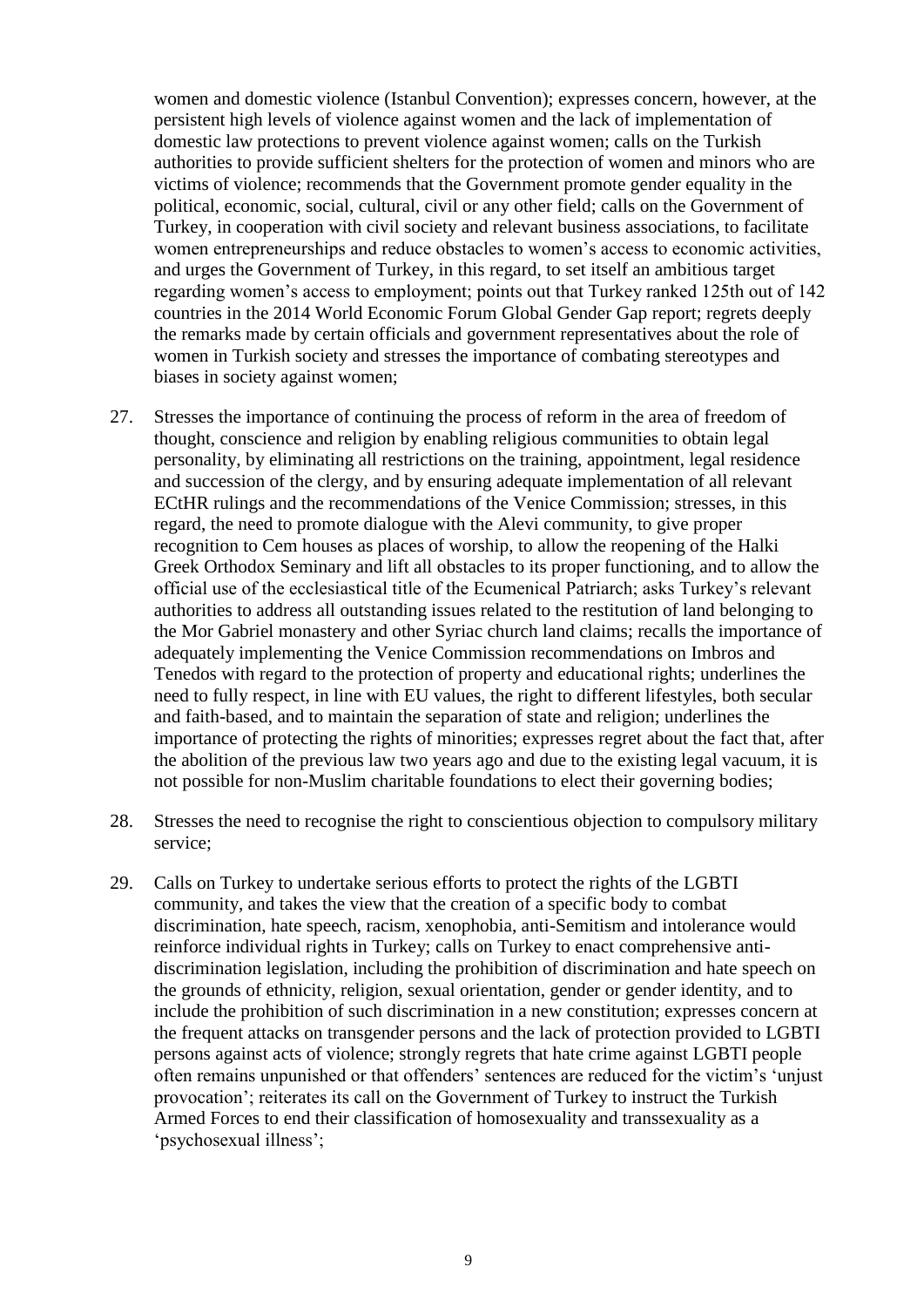- 30. Expresses regret over the loss of many lives in the Soma and Ermenek mine disasters; welcomes the ratification by Turkey of the International Labour Organisation (ILO) convention on safety and health in mines and calls for its swift implementation; stresses the importance of addressing the issues of occupational health and safety in all sectors and urges the Turkish authorities to make the monitoring of fatal workplace accidents more transparent; takes the view that trade union freedom, social dialogue and the involvement of social partners are vital to the development of a prosperous and pluralistic society, and underlines the importance of further progress in the areas of social policy and employment, based on adequate and timely implementation of the conventions of the ILO; takes note of legislative shortcomings on labour and trade union rights; stresses that the right to organise, the right to enter into collective bargaining and the right to strike for private sector employees and civil servants will have to be aligned with the EU acquis and international standards; urges the Government of Turkey to prepare a roadmap to improve legislation and bring it into line with ILO standards; stresses the importance of Turkey meeting the opening benchmarks on social policy and employment; calls on the Commission to provide adequate technical assistance to Turkey in the field of labour reform and promote EU standards;
- 31. Calls on Turkey to legislate on the working conditions of part-time workers, for example, who are currently subjected to substandard conditions, lack of job security and problems with joining trade unions; notes that the mining and construction sectors are the most dangerous industries in Turkey and calls for transparent investigations into fatal accidents at work;
- 32. Calls upon the Turkish Government to halt its plans for the construction of the Akkuyuy nuclear power plant; points out that the envisaged site is located in a region prone to severe earthquakes, hence posing a major threat not only to Turkey but to the Mediterranean region; accordingly, requests that the Turkish Government join the Espoo Convention, which commits parties to notifying and consulting each other on major projects under consideration that are likely to have a significant adverse environmental impact across boundaries; to this end, asks the Turkish Government to involve, or at least consult, the governments of its neighbouring countries, such as Greece and Cyprus, during any further developments in the Akkuyu venture;

#### *Shared interests and common challenges*

33. Underlines the important benefits of the Customs Union (CU) between the EU and Turkey; recalls that, since the start of the CU in 1996, the value of bilateral trade between Turkey and the EU has increased more than fourfold, with a parallel significant rise in foreign direct investment from the EU to Turkey and deeper integration between Turkish and European firms for the benefit of both sides; stresses in this connection, however, that any increase in the positive impact of the CU is closely linked to compliance with its rules and requirements, and is therefore greatly concerned by the growing problems for European companies trading with Turkey; points to the recent evaluation of the CU by the World Bank, which stresses the need to introduce a number of reforms to maintain an environment conducive to close economic cooperation, including in the future; points, in particular, to the need (i) to extend the scope of the CU to agricultural products, services and public procurement, (ii) to create favourable conditions for continued growth in trade, including the facilitation of visas for business travellers, and (iii) for consultations between the EU and Turkey on the impact on Turkey of Free Trade Agreements signed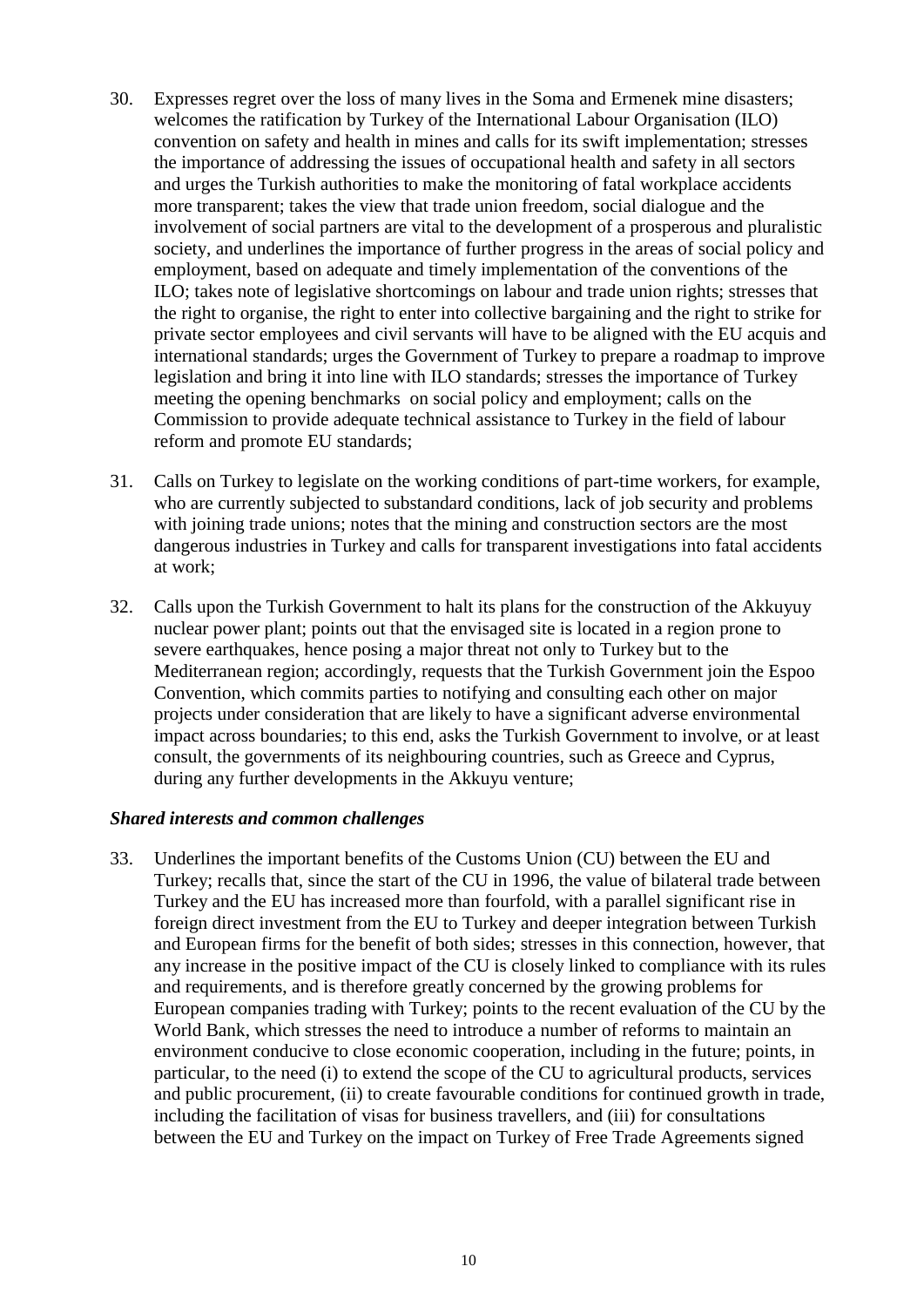by the EU with third countries to be intensively pursued;

- 34. Takes the view that political dialogue between Turkey and the EU should be complemented by a regular, structured high-level economic dialogue on issues of common concern, including trade relationships with third countries; underlines, in this regard, the interaction between the proper functioning of the rule of law and economic development; believes in the importance of developing and reinforcing Turkey's economic, institutional and legal framework in the area of economic and monetary policy, with particular regard to the independence of the Central Bank, and believes that this could contribute to Turkey's alignment with the acquis; notes that economic cooperation would be greatly enhanced by Turkey complying sufficiently with EU standards on public procurement, competition and employment and social policy;
- 35. Reaffirms its support for the readmission agreement with the EU, which entered into force on 1 October 2014; encourages the Commission to continue to monitor progress by Turkey in fulfilling the requirements of its visa liberalisation roadmap; welcomes the effective efforts made to meet the criteria identified in the visa liberalisation roadmap; recalls that the visa liberalisation dialogue is a merit-based process and that Turkey should meet all the requirements set out in the visa roadmap, including, particularly, the full and effective implementation of all provisions of the readmission agreement; reiterates Turkey's obligation to fully and effectively implement the readmission agreement and the visa liberalisation vis-à-vis all Member States, including nondiscriminatory visa-free access to the Turkish territory for the citizens of all EU Member States; calls on Turkey to implement the existing bilateral readmission agreements fully and effectively; recalls that Turkey is one of the key transit countries for irregular migration to the EU and calls for the improvement of Turkey's cross-border cooperation with neighbouring EU Member States in this respect; welcomes the entry into force of the Law on Foreigners and International Protection and the establishment of the General Directorate for Migration Management (GDMM) in April 2014 as substantial steps towards alignment with EU standards on international protection of regular and irregular migrants; notes that cooperation between Turkey and all EU Member States, aiming in particular at reinforcing the management of the common borders with all EU Member States, needs to be increased; emphasises the need for Turkey to further strengthen border security in order to combat irregular migration to EU countries;
- 36. Recalls Turkey's strategic importance for the EU's energy security and regards Turkey as an important partner in the energy sector; points to the three Southern Gas Corridor projects approved at the end of 2013, which will enhance the security of gas supply for Turkey and access to the EU as the main energy market; takes the view that in a context of increasingly competing energy markets and the need for diversified energy sources and supply routes, Turkey, with its huge potential of renewables, could provide an important contribution to the EU's energy security and its ambitions regarding energy diversification in line with international law; is concerned about closer energy cooperation between Turkey and Russia and therefore believes that the EU should speed up the negotiations on energy;
- 37. Recalls Turkey's strategic position as a partner of the EU and a member of NATO, and therefore its crucial geopolitical importance and its relevance for a comprehensive strategy seeking to address security and stability in its eastern and southern neighbourhoods, with particular reference to Syria and Iraq; points to the fact that the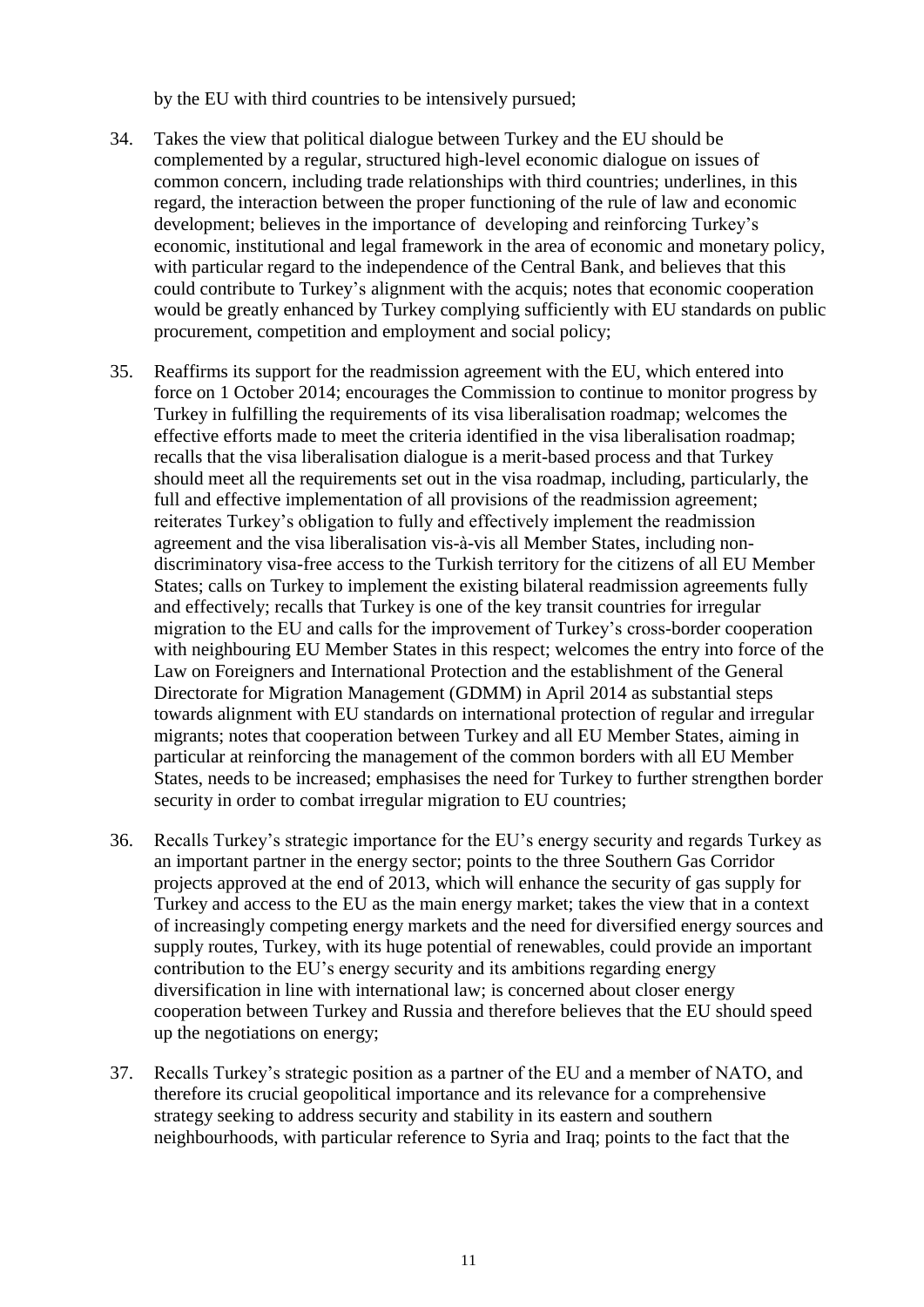very serious developments in the region and the attacks carried out on European soil make it crucial that dialogue and cooperation with the EU on foreign policy issues is increased within the framework of EU-Turkey political dialogue; calls on Turkey to play an active role in the international coalition against terrorist groups such as ISIL, and to use all the resources at its disposal to this end; calls on Turkey to increase measures to prevent so-called foreign fighters, money or equipment from reaching ISIL and other extremist groups via its territory; stresses the need to continue and strengthen the regular EU-Turkey counterterrorism dialogue and to take concrete measures and action as part of our common efforts to fight terrorism in all its forms; calls on Turkey to ensure effective border control while continuing to provide the necessary assistance through humanitarian aid means to refugees entering from Syria and to ensure the safety of the victims of the Syrian civil war; underlines the importance of more frequent high-level dialogue and consultation between the EU and Turkey on foreign and security policy issues in order to ensure that our policies complement one another and that Turkey progressively aligns its foreign policy with that of the EU;

- 38. Is of the opinion that the Turkish Foreign Minister should be invited to attend Foreign Affairs Council meetings whenever relevant; is of the opinion that a framework for structured dialogue, cooperation and coordination on foreign, security and defence policy issues is needed;
- 39. Regrets the fact that the *casus belli* threat declared by the Turkish Grand National Assembly against Greece has not yet been withdrawn, despite a good track record of dialogue and cooperation between Greece and Turkey;
- 40. Praises Turkey for its continued assistance to the estimated 1,6 million refugees from Iraq and Syria, and for maintaining an open border policy for humanitarian purposes; welcomes the Temporary Protection Directive adopted in October 2014, granting a secure legal status for refugees and enabling them to receive identity cards and access the labour market; calls on the EU to continue its financial support for humanitarian aid to Syrian and Iraqi refugees in Turkey; points out that refugee camps have attained their maximum capacity and that having to find a dwelling puts a tremendous strain on refugees' lives and resources; takes the view that the EU should provide active support to the Government of Turkey in defining long-term assistance programmes for refugees and to promote access to education, health care and (legal) employment; calls on the Commission to increase the resources available under IPA II and the Instrument contributing to Stability and Peace (IcSP) to help provide adequate assistance to the local communities affected by the large inflows of refugees; calls also on the Member States to provide (temporary) resettlement places for the most vulnerable refugees, in the spirit of genuine responsibility-sharing;
- 41. Calls on Turkey, with the technical and financial support of its partners, to provide access to education for the growing number of Syrian children living in Turkey;

#### *Building good neighbourly relations*

- 42. Urges the Turkish Government to end the repeated violations of Greek airspace and territorial waters, as well as Turkish military aircraft flights over Greek islands;
- 43. Calls on the Turkish Government to sign and ratify the United Nations Convention on the Law of the Sea (UNCLOS), which has been signed and ratified by the EU and its 28 Member States, without further delay, and underlines the Republic of Cyprus' lawful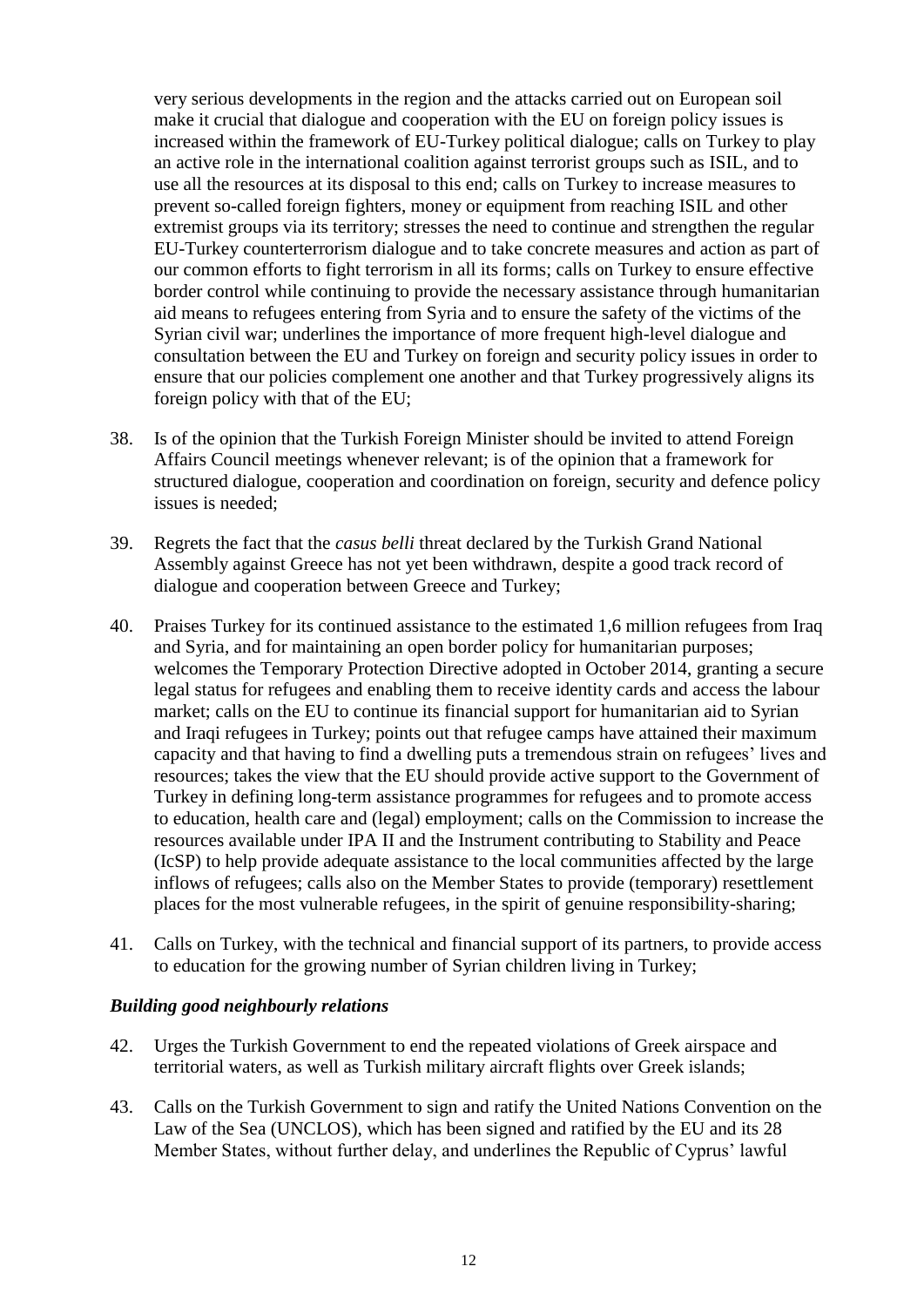right to enter into bilateral agreements concerning its exclusive economic zone; reiterates its calls on Turkey to respect the sovereign rights of all Member States, including those relating to the exploration and exploitation of natural resources when in line with the EU acquis and international law; calls on Turkey to refrain from any action damaging good neighbourly relations and a climate conducive to the peaceful settlement of bilateral disputes;

- 44. Deplores Turkey's refusal to fulfil its obligation of full, non-discriminatory implementation of the Additional Protocol to the EC-Turkey Association Agreement visà-vis all Member States; recalls that this refusal continues to have a profound effect on the negotiation process;
- 45. Reiterates its strong support for the reunification of Cyprus, on the basis of a fair, comprehensive and viable settlement for both communities, under the auspices of the UN Secretary-General and in accordance with relevant UN Security Council resolutions and the values and principles on which the EU is founded, for a bi-communal, bi-zonal federation with single sovereignty, single international legal personality and single citizenship, with political equality between the two communities and equal opportunities for all its citizens; welcomes the announcement by the UN Special Envoy Espen Barth Eide that the leaders of both communities are to resume negotiations under the auspices of the UN Secretary-General at the earliest convenience, and expresses its strong support for the efforts made by the UN Special Adviser on Cyprus to create the conditions for the resumption of talks; expresses hope that the message of reunification and reconciliation by the recently elected Turkish Cypriot leader will open a new window of opportunity in the negotiation process; calls on Turkey and all parties concerned to actively support the negotiations on reunification and to take the necessary steps towards the normalisation of relations with Cyprus; calls on Turkey to begin to withdraw its troops from Cyprus and to transfer the sealed-off area of Famagusta to the UN in accordance with UNSC Resolution 550(1984); calls, in parallel, on the Republic of Cyprus to open the port of Famagusta under EU customs supervision, in order to promote a positive climate conducive to the successful resolution of the ongoing reunification negotiations, and to allow Turkish Cypriots to trade with the EU in a legal manner that is acceptable to all;
- 46. Reiterates relevant ECtHR decisions and calls on the Turkish Government to immediately stop the violation of the human rights of the Cypriot citizens and stop depriving them of the enjoyment and exercise of their property, religious and other human rights stemming from the constitutional order of the Republic of Cyprus and the acquis communautaire, as well as the fundamental principles and values of the EU;
- 47. Deplores Turkey's policy of settlement and calls on Turkey to refrain from further settlement of Turkish citizens in the occupied areas of Cyprus, which is contrary to the Geneva Convention and the principles of international law; urges Turkey to terminate all actions that alter the demographic balance on the island thus impeding a future solution;
- 48. Calls on Turkey to allow the Committee on Missing Persons full access to all relevant archives and military zones in the northern part of Cyprus for exhumation and to provide all relevant information that will lead to the discovery of relocated remains; calls for special consideration for the work done by the Committee on Missing Persons;
- 49. Urges Turkey and Armenia to proceed to a normalisation of their relations by ratifying, without preconditions, the protocols on the establishment of diplomatic relations, by